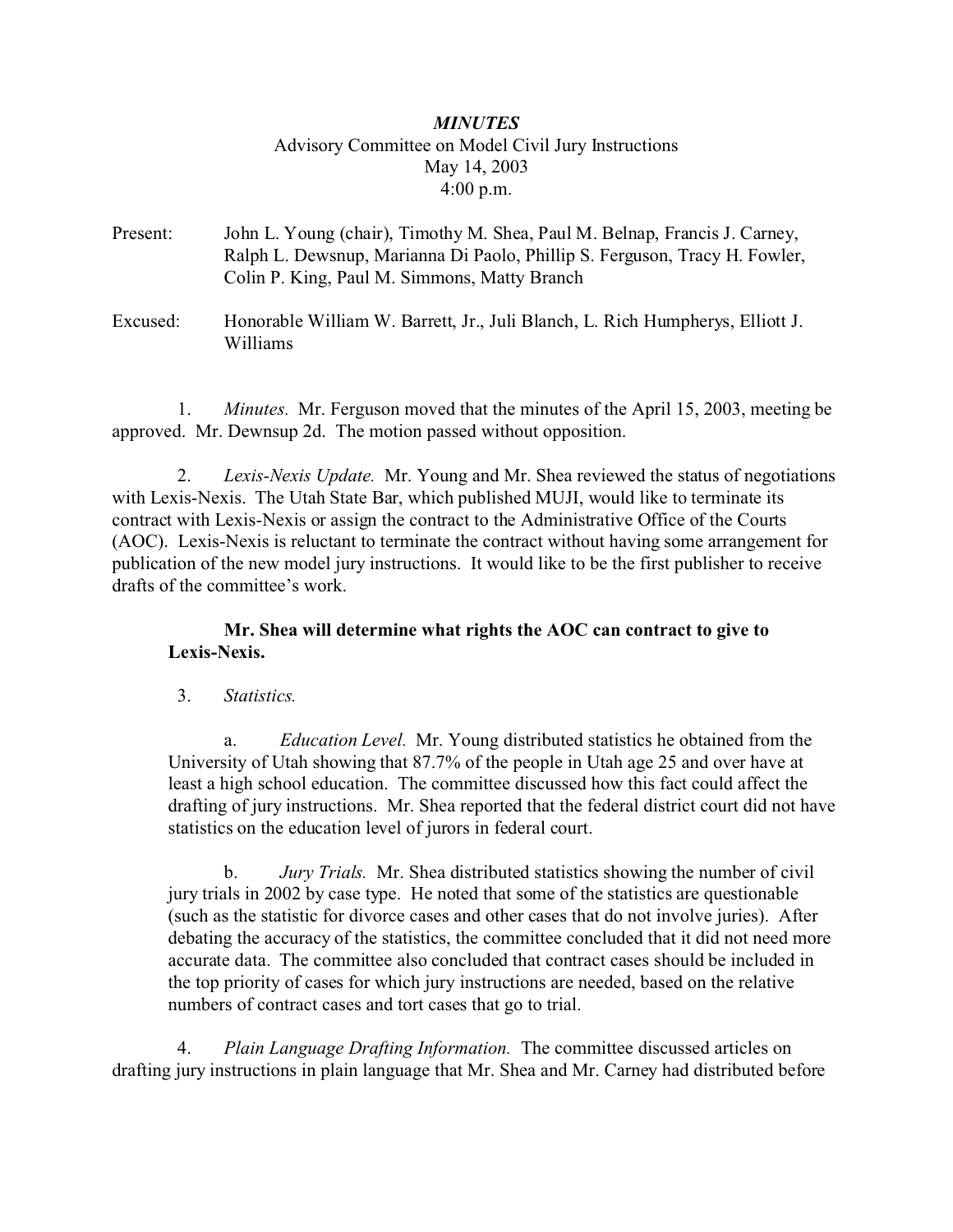Minutes May 14, 2003 Page 2

the meeting. Mr. Carney had also provided before the meeting a list of resources on plain language in jury instructions.

## **Mr. Carney will continue to try to obtain a copy of Appendix A to the Federal Judicial Center's Model Criminal Jury Instructions, which contains suggestions for drafting understandable jury instructions.**

 5. *Plain Language Workshop.* The committee discussed ideas for a workshop on drafting jury instructions in plain English. The committee envisions an all-day seminar to which all committee and subcommittee members would be invited. Dr. Di Paolo suggested Bethany Dumas, chair of the Linguistics Program at the University of Tennessee, as a guest speaker. Professor Dumas has taught at the National Institute for Trial Advocacy (NITA) and is writing a book on writing effective jury instructions. Mr. Carney suggested that we talk to people who have been to her NITA seminar for their recommendation.

## **Mr. Shea will forward to the committee members the information Dr. Di Paolo sent him on Professor Dumas and will obtain additional information on Professor Dumas.**

Dr. Di Paolo recommended Peter Tiersma of Loyola as a second choice. Mr. Dewsnup recommended that the seminar be held soon so that committee and subcommittee members will become excited about their assignments and know how to write clearer jury instructions. The committee agreed that it would be difficult to hold the seminar in July or August because of summer vacation schedules. Mr. King suggested that we try to schedule the seminar for the latter part of June if Professor Dumas or Professor Tiersma is available; otherwise, we will try to schedule the seminar for September. The committee authorized Mr. Young and Mr. Shea to make the necessary arrangements for the seminar. Dr. Di Paolo offered to help arrange for the speaker. Mr. Shea noted that the Matheson Courthouse has conference rooms on the first floor that could be used for the seminar, or the committee could rent space at the Law & Justice Center. Mr. Carney suggested that, if the seminar is held at the Law & Justice Center, the committee make separate arrangements for food. Mr. Shea estimated that, if the seminar is held at the courthouse, the cost would be about \$1,400 plus the speaker's honorarium.

**Mr. Young and Mr. Shea will check on the availability of Professors Dumas and Tiersma and determine how much they charge for a one-day seminar.**

**Mr. Young and Mr. Carney will try to get the Litigation Section of the Bar to contribute money for the seminar.**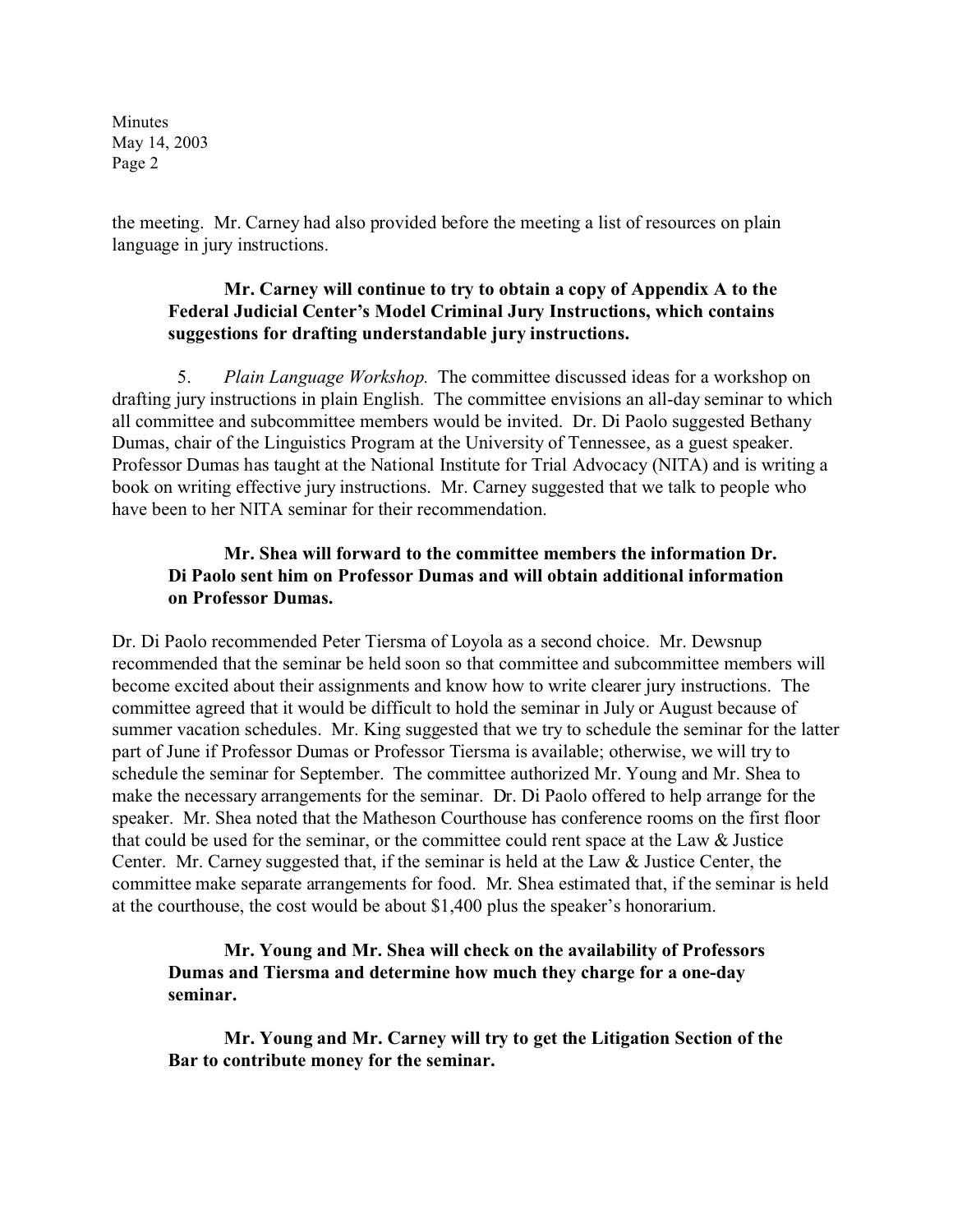Minutes May 14, 2003 Page 3

 6. *Communications.* Mr. Shea asked whether the committee would like a committee bulletin board on the Internet to communicate better. The committee members decided they would be more likely to read e-mails than to access a bulletin board. Anyone having information for the whole committee may e-mail it to Mr. Shea, and he will see that it is forwarded to all committee members.

 7. *Subcommittees.* The committee agreed that each subcommittee should prepare its own separate special verdict forms. Then the committee or an editor could edit them to make sure they are uniform. Mr. Young emphasized that the members of the subcommittees are not chosen to advocate for or against a certain point of view but should try to reach a consensus on what the law is in a given area. Mr. Carney suggested that the subcommittees meet before the next committee meeting, which is scheduled for June 11.

a. *Contracts.* Mr. Young proposed that the subcommittee on contracts be broken down further into general contracts, Uniform Commercial Code, construction law and, possibly, debt collection. The following names were suggested for the contract subcommittees: Richard Carling, Mark Olson, Larry Peterson, Bruce Richards, David J. Bird, David Schofield, Kent Scott, Clark Fetzer, and Doug Short.

## **Mr. Young will make recommendations at the next meeting for the contracts subcommittees.**

b. *Employment Law.* Mr. Young reported that Karra Porter of Christensen & Jensen, Nan Bassett of Kipp  $\&$  Christian, and Stan Preston of Snow, Christensen  $\&$ Martineau have all expressed an interest in being on the employment law subcommittee. Mr. Young has given their names to Jathan Janove, the committee chair. Mr. Dewsnup suggested that, if the subcommittee needed more members, it could invite Janet Hughie Smith of Ray, Quinney & Nebeker. The committee agreed that the optimal size of the subcommittees is no more than eight members.

c. *Preliminary and General Instructions.* Mr. Dewsnup was selected to chair this subcommittee. Committee members include Judge Berrett and Mr. Ferguson. It was suggested that another judge or two be invited to participate on the subcommittee. The following judges were suggested: David Mower, Kay McIff, Randall Skanchy, Robert Hilder, Michael Lyon, Tom Kay, Fred Howard, Gary Stott and James Taylor. Concerns were expressed about whether some of these judges would have the time to devote to the project.

d. *Negligence.* Mr. Carney chairs this subcommittee. The other members are Warren Driggs, Gary Johnson, Victoria Kidman, John Lund and Peter Summerill.